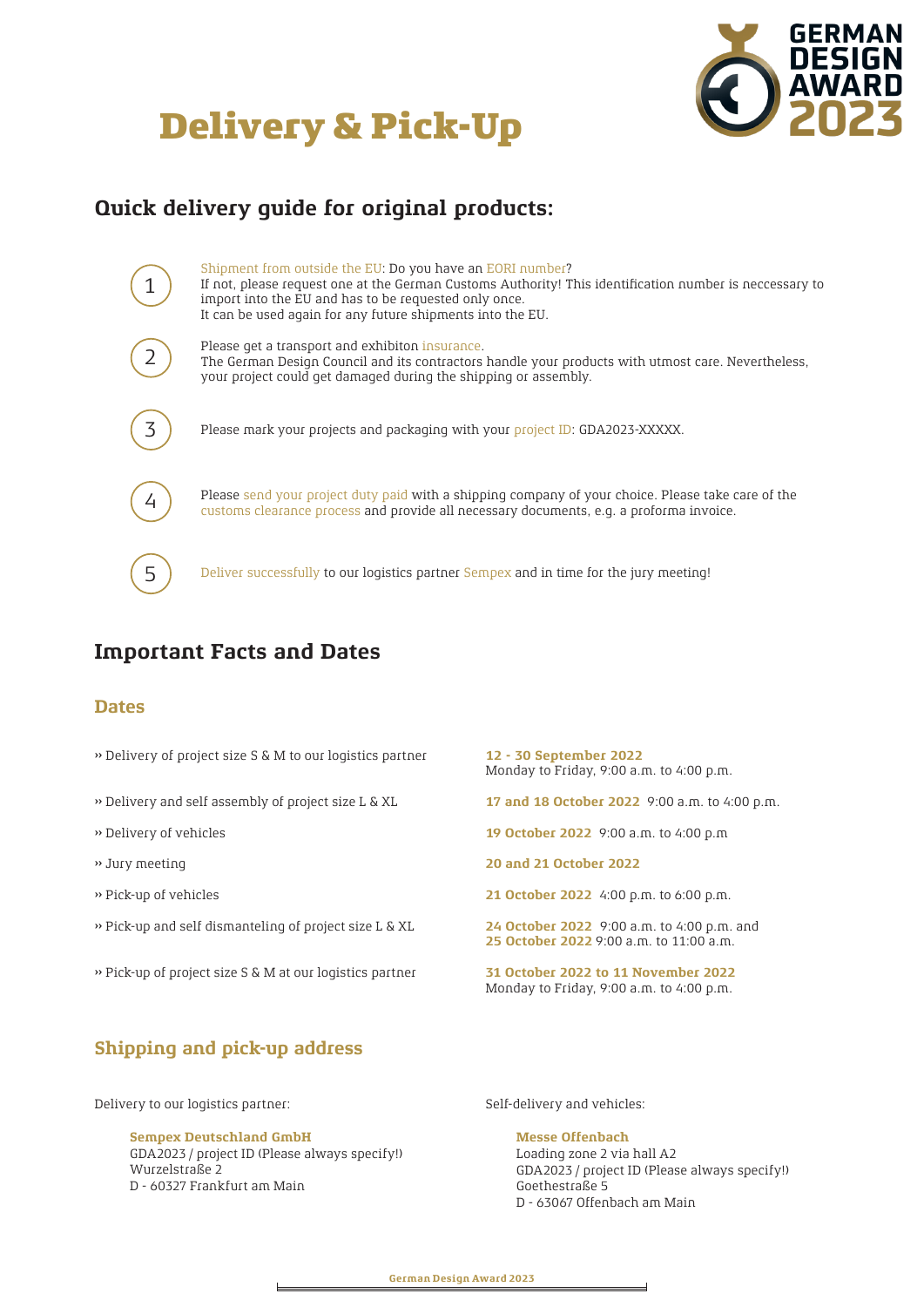



## **Notes on the size categories**

- ›› Size S: Length/width/height of the project each up to 1 m and up to 20 kg
- ›› Size M: Length/width/height of the project each up to 2 m and up to 100 kg
- ›› Size L: Length/width/height of the project each up to 3 m and up to 200 kg
- ›› Size XL: Length/width/height of the project each over 3 m and over 200 kg

## **Delivery Notes**

- ›› The German Design Council is not responsible for damages that occur during assembly and disassembly unless instructed otherwise.
- ›› The projects are to be delivered in reusable and transport-safe packaging for return shipment.
- ›› All deliveries by forwarding agents and/or delivery companies must be made at ground level. A loading ramp is not available.
- ›› If it is necessary to store packaging material (self-assembly) during the jury meeting, this will be charged in the amount of EUR 60.00 per  $cm<sup>3</sup>$ . Storage can be ordered at the time of delivery.
- ›› Category Lighting:

The products must be functional for the jury meeting, with a Euro plug, a power cable (min. 3m), battery or accumulator and be designed for use with 230 V power. If any additional work (e.g. plug replacement, current transformer, etc.) is required for the presentation at the jury meeting, the submitter accepts any costs that may be incurred. The costs will be charged afterwards.

### ›› Category Bicycles and E-bikes:

 The products have to be functional for the jury meeting and must be equipped with a bicycle stand or delivered with a separate bicycle stand.

## **Pick-Up Notes**

- ›› The person collecting the project must be able to identify themselves and specify the project ID (GDA2023-XXXXX).
- ›› Disposal: The project will be disposed of at your request.
- ›› Size S & M:

 Contributions that have not been collected by the participants within the specified period will be stored for a fee for a maximum of ten working days and then removed without exception. The storage costs in the amount of EUR 40.00 per day and per submission, as well as possible removal costs (depending on the effort) will be charged to the participant.

›› Size L & XL:

 Contributions that have not been collected by the participants within the specified period will be disposed of at a charge. The removal costs (depending on the effort) will be charged to the participant.

›› Vehicles:

 Vehicles that have not been picked up by the participants within this period will be removed for a fee.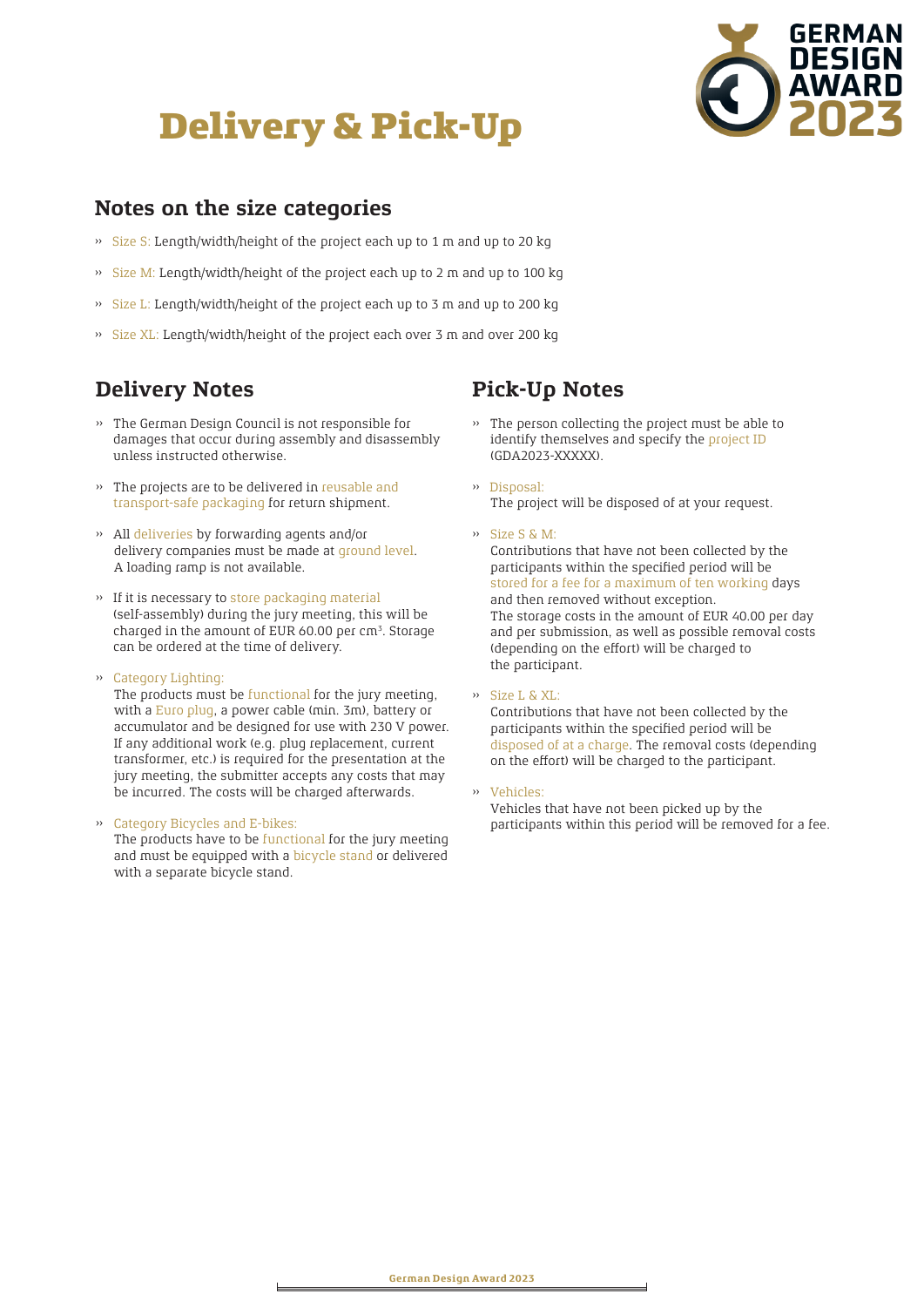# Delivery & Pick-Up



# **Directions to the Offenbach exhibition grounds**

### **Messe Offenbach**

 Loading zone 2 via hall A2 GDA2023 / project ID (Please always specify!) Goethestraße 5 D - 63067 Offenbach am Main

#### **Directions from Stuttgart/Basel, Cologne/Dortmund & Hanover/Kassel:**

- ›› A5 to Frankfurter Kreuz
- ›› A3 towards Würzburg/Offenbacher Kreuz junction
- ›› A661 direction Bad Homburg as far as the Offenbach-Kaiserlei exit
- ›› At the roundabout, take the second exit and then follow the trade fair signs.

### **Directions from Munich/Nuremberg or Frankfurt Airport:**

- ›› A3 direction Würzburg/Offenbacher Kreuz
- ›› A661 in the direction of Bad Homburg to the take the Offenbach-Kaiserlei exit
- ›› At the roundabout, take the second exit and then follow the trade fair signs.



**German Design Award 2023**